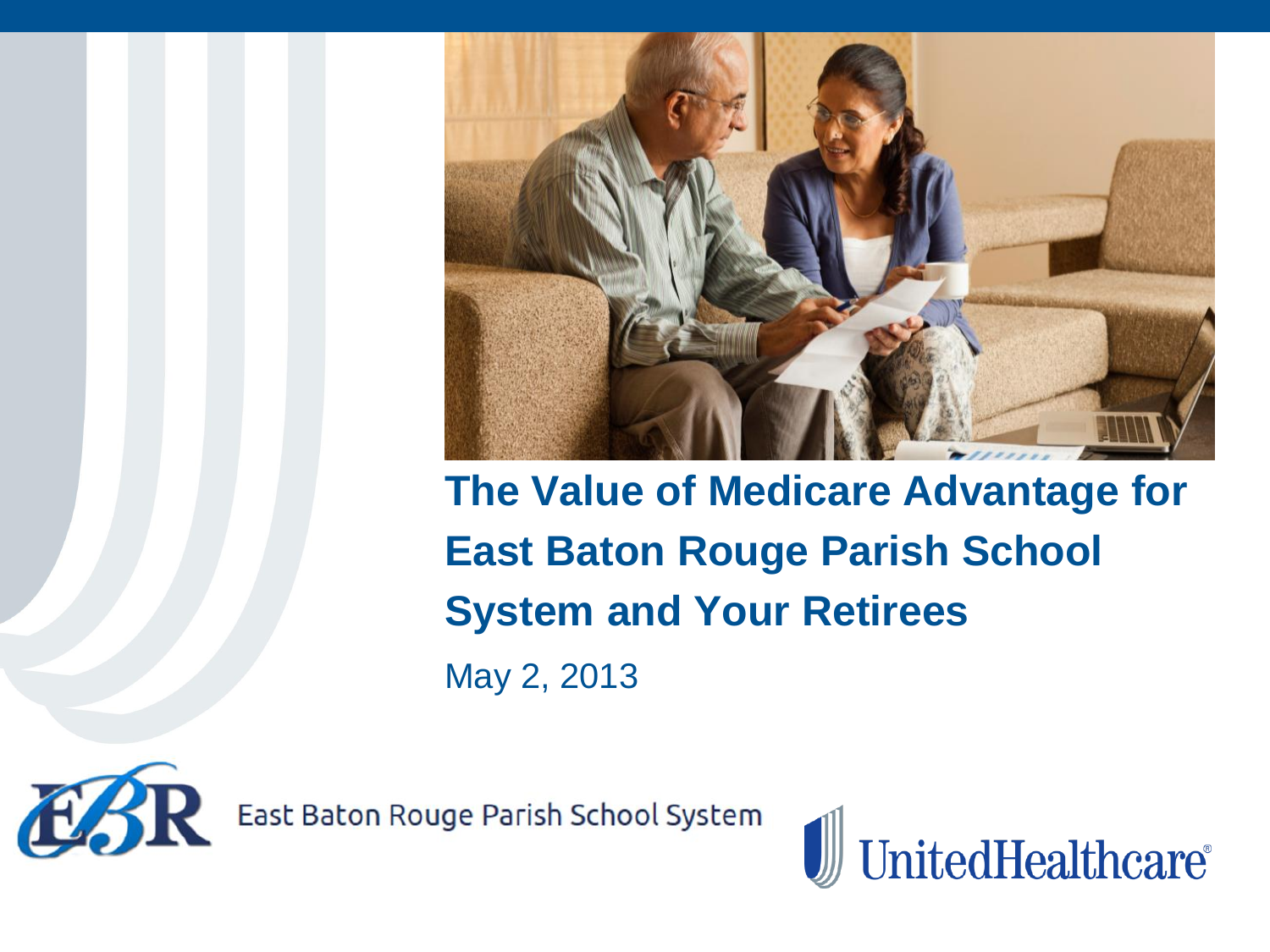### **UnitedHealthcare Retiree Solutions**

# **I** UnitedHealthcare®

A complete Medicare portfolio with a history of long-term rate stability

99% Medicare Advantage persistency over past five years

3.5 Star Rating for Group Medicare Advantage National PPO

**Experience** with over 1,100 plan sponsors





**Over 160 Education / School District Clients**





### By the numbers

30+ years of Medicare experience

3.2 million Medicare Advantage members

6.8 million Part D prescription drug plan members

#### Serve 1 in 5

we are honored to serve one in five Medicare beneficiaries

Benefit from a single entity being fully accountable from pre-enrollment through post-enrollment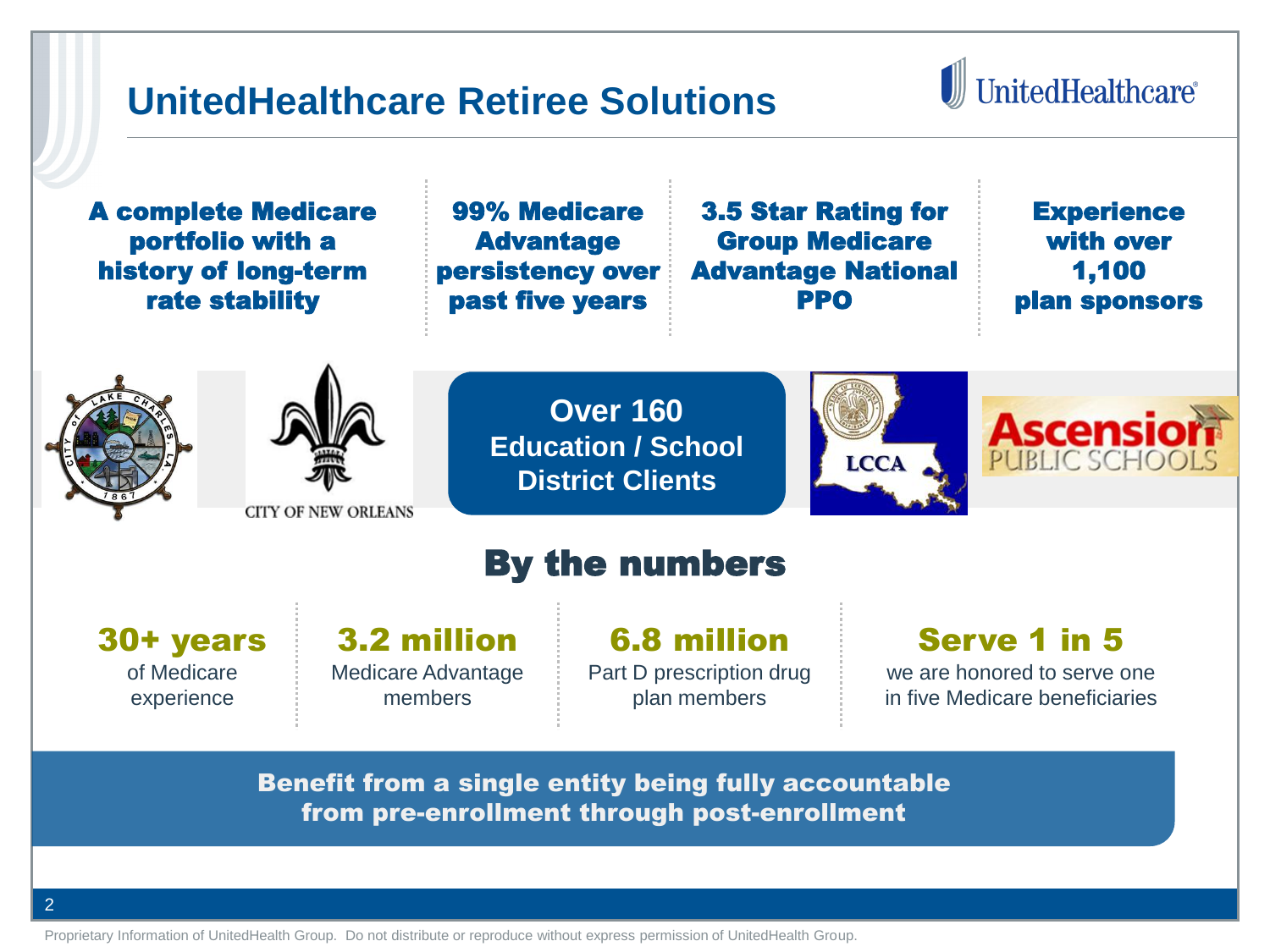# **The UnitedHealthcare Group Medicare Advantage PPO**

# **UnitedHealthcare®**

- Single, national solution that can cover all East Baton Rouge Parish School System retirees regardless of where they live in United States
- Group Medicare Advantage National PPO offers a non-differential "passive" PPO plan design
- Plan works like "any willing provider" which eliminates provider issues
- Provides retirees with the same benefits and cost-sharing when accessing care in or out-ofnetwork
- Non-contracted providers are paid 100% of the Medicare fee schedule (we pay the same as Medicare pays)
- Value added benefits for retirees- Silver Sneakers, hiHealth Innovations hearing aids, Solution for Caregivers
- Single plan, single ID card, single claim process

*UnitedHealthcare has the most experience with Group Medicare Advantage plans, with a track record of successful implementations and satisfied retirees*

Confidential Property of UnitedHealth Group. Do not distribute or reproduce without express permission of UnitedHealth Group.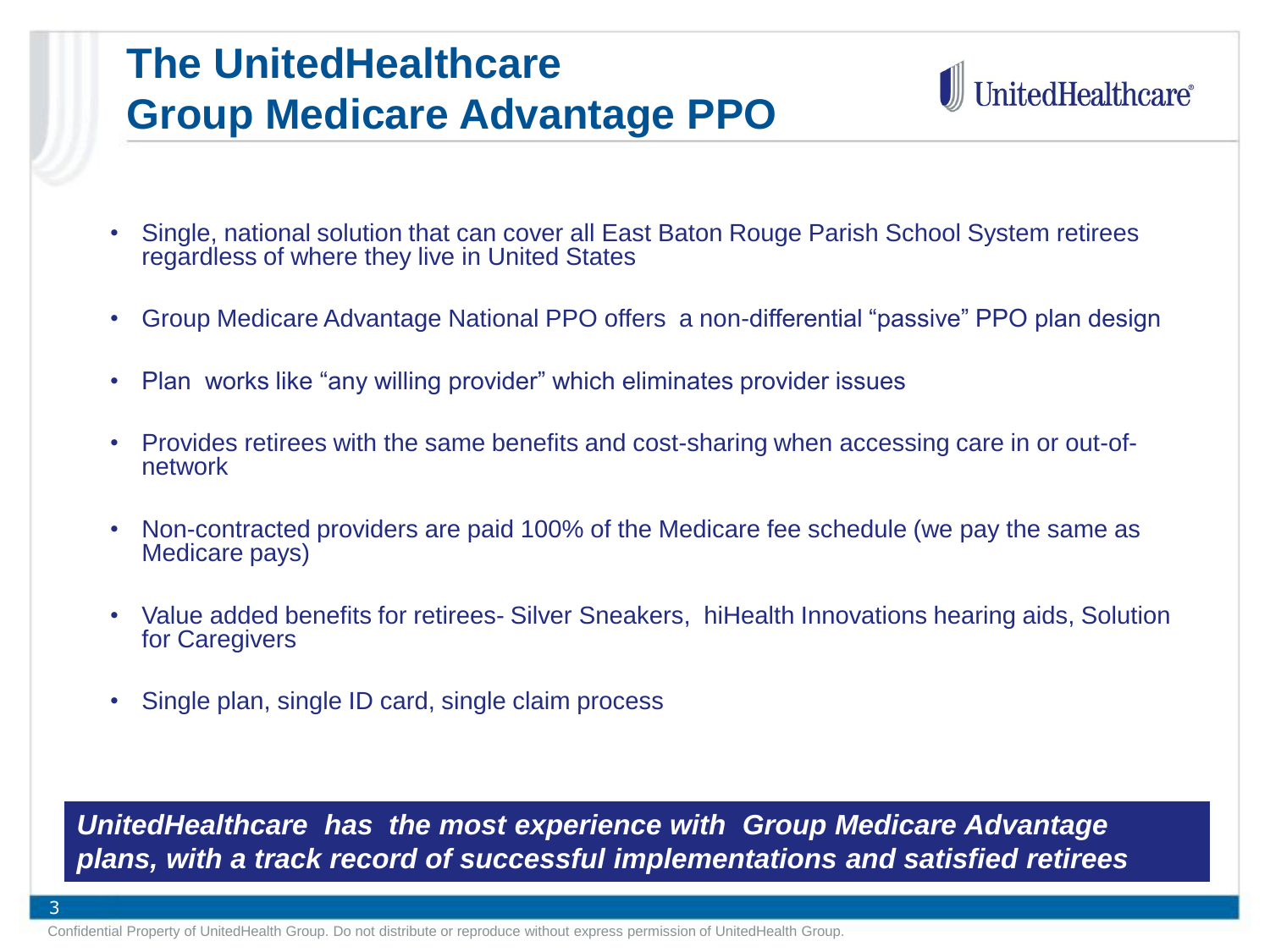#### **Access to any willing provider**  Backed by a growing national network



Retiree can see virtually any Provider (contracted with UnitedHealthcare or not) assuming they are a willing provider, at no incremental cost

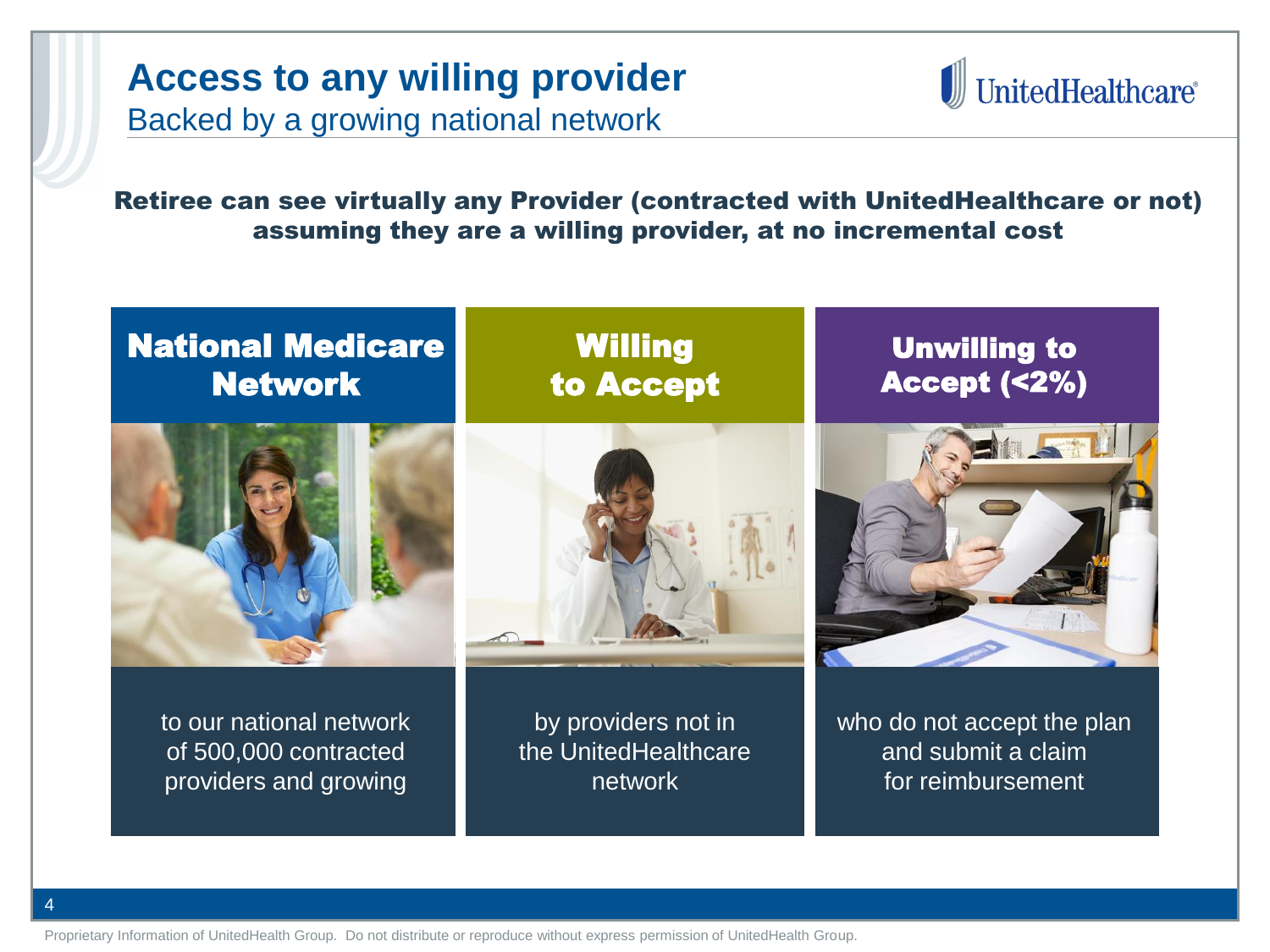# **Proactive outreach to providers**

# UnitedHealthcare®

#### We proactively contact non-contracted providers to help them understand the Group Medicare Advantage PPO



5

Analysis comparing current provider usage (through claims data) with our contracted provider network allows us to:

- Appropriately segment provider usage for outreach (contracted vs. non-contracted)
- Identify non-contracted providers for outreach
- Conduct proactive outbound campaigns to educate non-contracted providers



• A Quick Reference Guide can also be faxed to the provider for immediate follow up after outreach call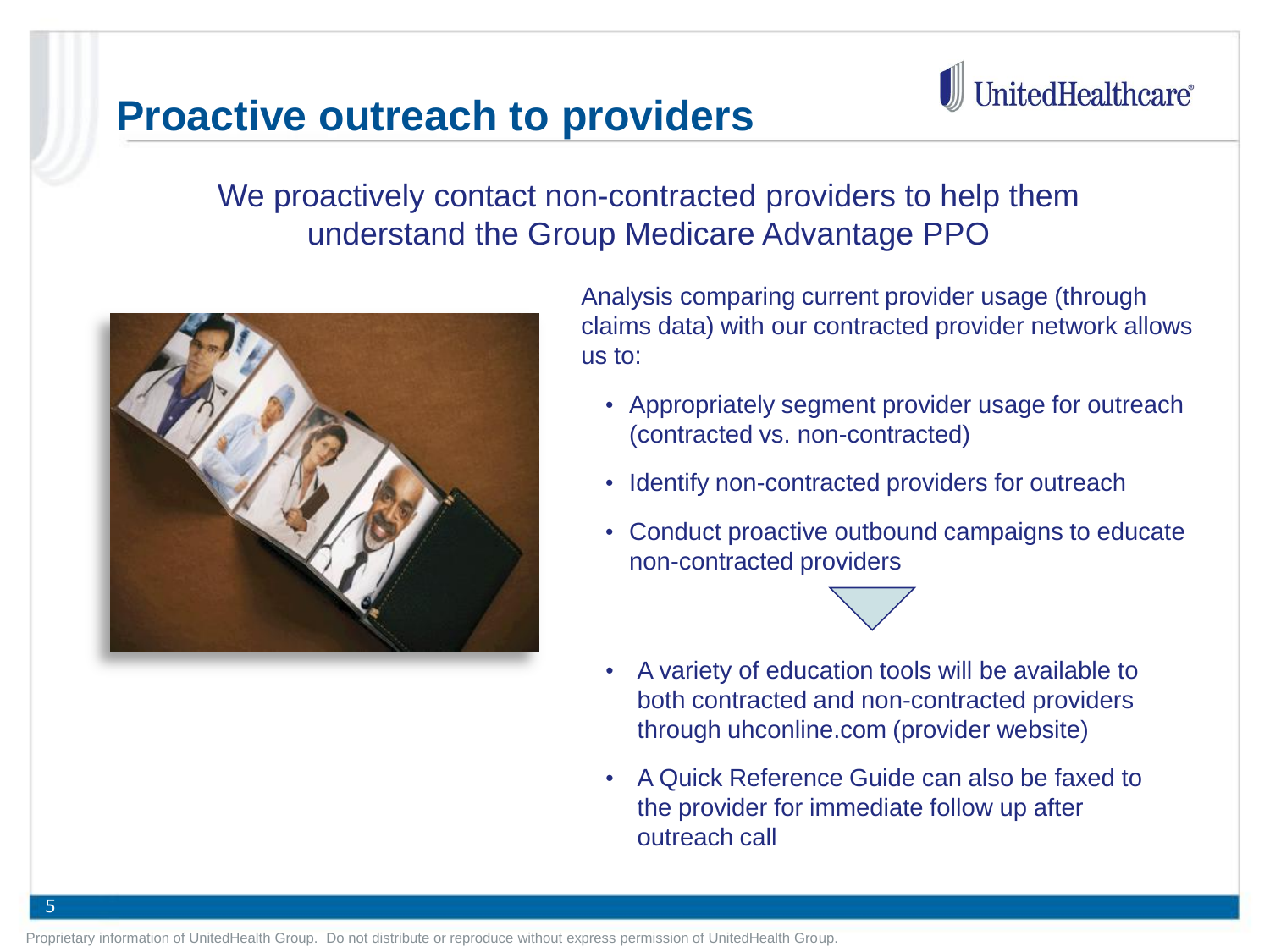### **Medicare Advantage National PPO**

#### **\$172.71 Per Member Per Month Medical & Part D Prescription Plan UnitedHealthcare National Service Area Group Medicare Advantage PPO**

| <b>Description</b>                                                              | <b>In-Network</b><br><b>Services</b> | <b>Out-of-Network</b><br><b>Services</b> |
|---------------------------------------------------------------------------------|--------------------------------------|------------------------------------------|
| Annual Medical Deductible                                                       | None                                 |                                          |
| Annual Medical Out-of-Pocket Maximum                                            | \$2,500                              |                                          |
| Is Annual Medical Out-of-Pocket Maximum combined for IN and OUT of              |                                      |                                          |
| network?                                                                        | Yes                                  |                                          |
| <b>PHYSICIAN SERVICES</b>                                                       |                                      |                                          |
| Primary Care Physician Office Visit (includes Non-MD office visits)             | \$10                                 | \$10                                     |
| Specialist Office Visit                                                         | \$15                                 | \$15                                     |
| <b>INPATIENT SERVICES</b>                                                       |                                      |                                          |
| Inpatient Hospital Stay Benefit Period in days. (A "benefit period" begins      |                                      |                                          |
| the first day of admission and ends when the member hasn't received any         |                                      |                                          |
| hospital care for 60 days in a row. If you go into a hospital after one benefit | Unlimited                            | Unlimited                                |
| period has ended, a new benefit period begins and the copay cycle starts        |                                      |                                          |
| over.                                                                           |                                      |                                          |
| Inpatient Hospital Stay                                                         | \$200 Per Admit                      | \$200 Per Admit                          |
| Skilled Nursing Facility Care - prior hospital stay requirement waived?         | Yes                                  | Yes                                      |
| Skilled Nursing Facility Care - Benefit Period (In days)                        | 100                                  | 100                                      |
| <b>Skilled Nursing Facility Care</b>                                            | 15%                                  | 15%                                      |
|                                                                                 | Days 1-100                           | Days 1-100                               |
| Inpatient Mental Health Lifetime Maximum number of days                         | 190                                  | 190                                      |
| Inpatient Mental Health in a Psychiatric Hospital                               | \$200 Per Admit                      | \$200 Per Admit                          |

 $\textcolor{red}{\blacksquare}$  United<br>Healthcare

Proprietary Information of UnitedHealth Group. Do not distribute or reproduce without express permission of UnitedHealth Group.

6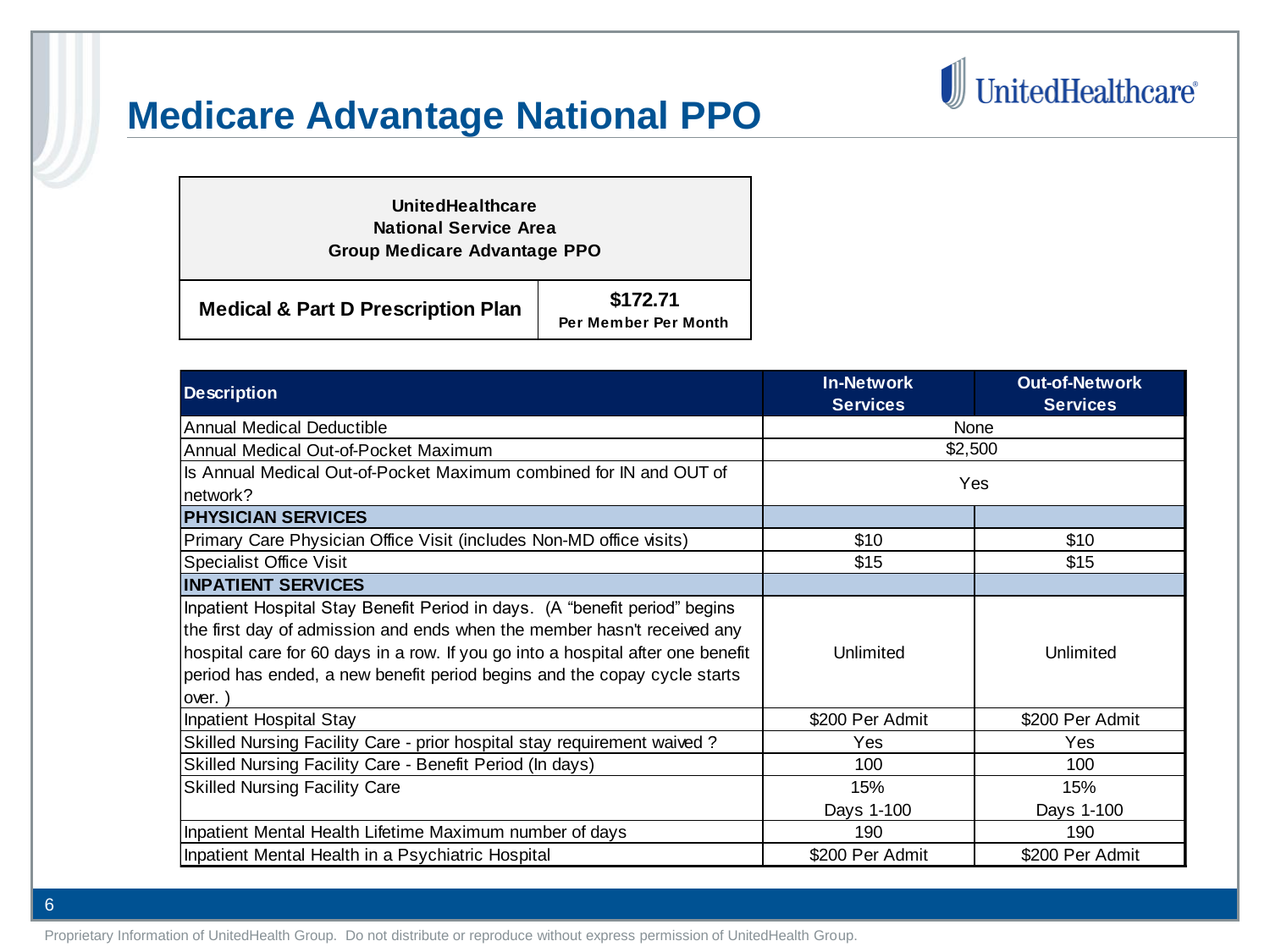# $\begin{tabular}{c} {\bf\color{red}{\parallel}} UnitedHealthcare \end{tabular}$

# **Medicare Advantage National PPO**

| <b>Description</b>                                                       | <b>In-Network</b><br><b>Services</b> | <b>Out-of-Network</b><br><b>Services</b> |
|--------------------------------------------------------------------------|--------------------------------------|------------------------------------------|
| <b>OUTPATIENT SERVICES</b>                                               |                                      |                                          |
| <b>Outpatient Surgery</b>                                                | \$100                                | \$100                                    |
| <b>Outpatient Hospital Services</b>                                      | \$100                                | \$100                                    |
| Outpatient Mental Health/Substance Abuse (Individual Visit)              | \$15                                 | \$15                                     |
| Outpatient Mental Health/Substance Abuse (Group Visit)                   | \$10                                 | \$10                                     |
| Partial Hospitalization (Mental Health Day Treatment) per day            | \$55                                 | \$55                                     |
| Comprehensive Outpatient Rehabilitation Facility (CORF)                  | 15%                                  | 15%                                      |
| Occupational Therapy                                                     | 15%                                  | 15%                                      |
| Physical Therapy and Speech/Language Therapy                             | 15%                                  | 15%                                      |
| Cardiac/Pulmonary Rehabilitation                                         | 15%                                  | 15%                                      |
| <b>Kidney Dialysis</b>                                                   | 15%                                  | 15%                                      |
| <b>MEDICARE-COVERED SPECIALIST VISITS</b>                                |                                      |                                          |
| Chiropractic Visit (Medicare-covered)                                    | \$15                                 | \$15                                     |
| Podiatry Visit (Medicare-covered)                                        | \$15                                 | \$15                                     |
| Eye Exam (Medicare-covered)                                              | \$15                                 | \$15                                     |
| Hearing Exam (Medicare-covered)                                          | \$15                                 | \$15                                     |
| Dental Services (Medicare-covered)                                       | \$15                                 | \$15                                     |
| <b>AMBULANCE/EMERGENCY ROOM/URGENT CARE</b>                              |                                      |                                          |
| <b>Ambulance Services</b>                                                | 15%                                  | 15%                                      |
| Ambulance Copay Waived if Admitted?                                      | <b>No</b>                            | <b>No</b>                                |
| Emergency Room (Includes Worldwide Coverage)                             | \$65                                 | \$65                                     |
| Emergency Room Copay Waived if Admitted within 24 hours?                 | Yes                                  | Yes                                      |
| Urgently Needed Care (Includes Worldwide Coverage)                       | \$50                                 | \$50                                     |
| Urgent Care Copay Waived if Admitted within 24 hours?                    | Yes                                  | Yes                                      |
| <b>PART B DRUGS AND BLOOD</b>                                            |                                      |                                          |
| Part B Drugs - Immunosuppressives, Anti-nausea, Inhalation Solutions,    |                                      |                                          |
| Hemophilia Clotting Factors, Antigens, Outpatient Injectable Medications | 15%                                  | 15%                                      |
| Administered in a Physician's Office                                     |                                      |                                          |
| <b>Blood</b>                                                             | 0%                                   | 0%                                       |
| Blood 3 pint deductible waived?                                          | Yes                                  | Yes                                      |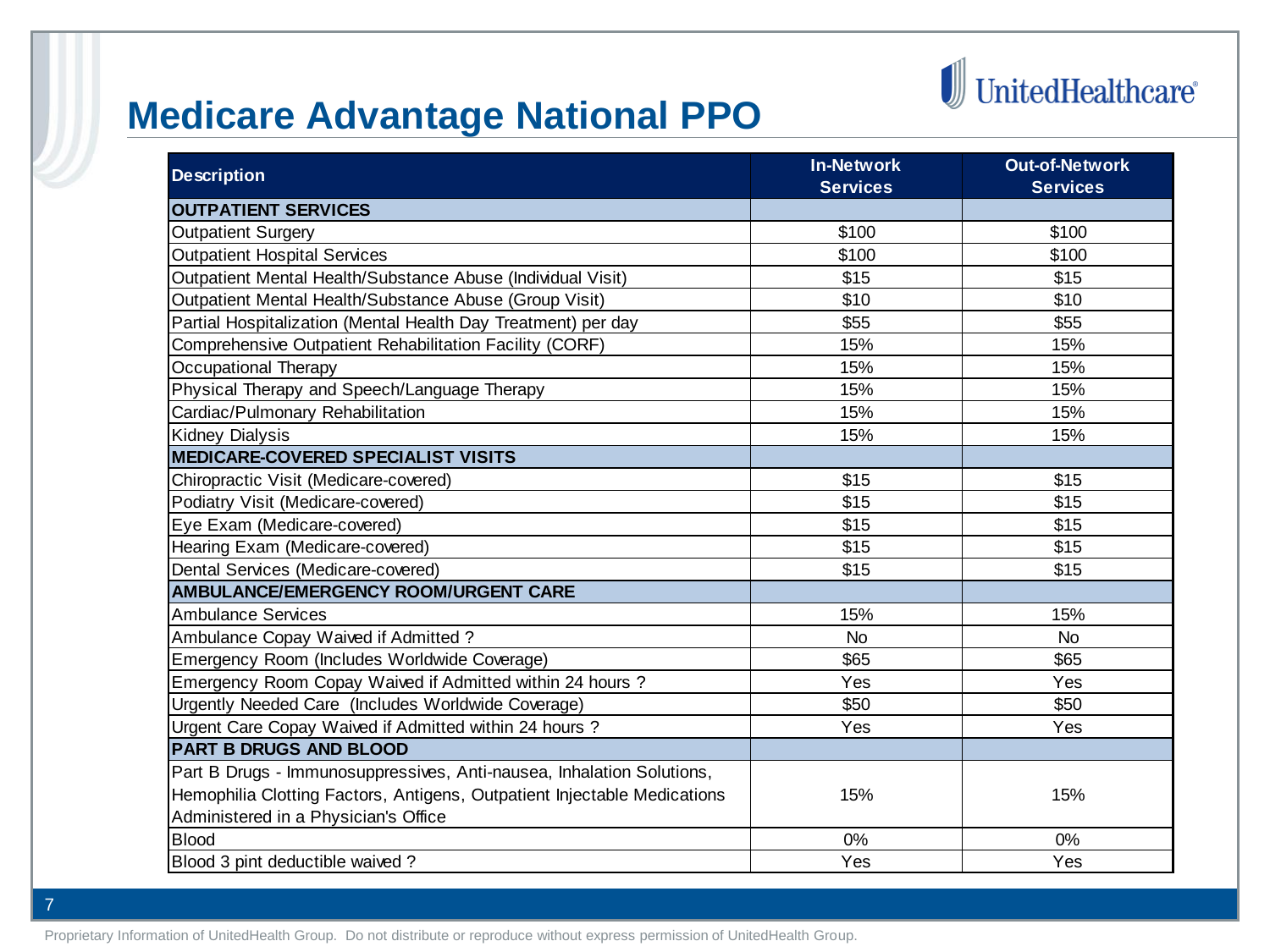# $\begin{tabular}{c} {\bf\color{red}{\parallel}} UnitedHealthcare \end{tabular}$

# **Medicare Advantage National PPO**

| <b>Description</b>                                                        | <b>In-Network</b> | <b>Out-of-Network</b> |
|---------------------------------------------------------------------------|-------------------|-----------------------|
|                                                                           | <b>Services</b>   | <b>Services</b>       |
| <b>DURABLE MEDICAL EQUIPMENT (DME) AND SUPPLIES</b>                       |                   |                       |
| <b>Durable Medical Equipment</b>                                          | 15%               | 15%                   |
| Prosthetics                                                               | 15%               | 15%                   |
| Orthotics                                                                 | 15%               | 15%                   |
| Diabetic Shoes and Inserts                                                | 15%               | 15%                   |
| <b>Medical Supplies</b>                                                   | 15%               | 15%                   |
| <b>Diabetes Monitoring Supplies</b>                                       | 15%               | 15%                   |
| <b>HOME HEALTHCARE AGENCY &amp; HOSPICE</b>                               |                   |                       |
| <b>Home Health Services</b>                                               | \$0               | \$0                   |
| Hospice (Medicare-covered)                                                | \$0               | \$0                   |
| <b>PROCEDURES</b>                                                         |                   |                       |
| <b>Clinical Laboratory Services</b>                                       | 15%               | 15%                   |
| <b>Outpatient X-ray Services</b>                                          | 15%               | 15%                   |
| Diagnostic Procedure/Test (includes non-radiological diagnostic services) | 15%               | 15%                   |
| Diagnostic Radiology Service                                              | 15%               | 15%                   |
| Therapeutic Radiology Service                                             | 15%               | 15%                   |
| <b>PREVENTIVE SERVICES (MEDICARE-COVERED)</b>                             |                   |                       |
| Cardiovascular Screenings                                                 | \$0               | \$0                   |
| Immunizations (Flu, Pneumococcal, Hepatitis B Vaccines)                   | \$0               | \$0                   |
| Pap Smears and Pelvic Exams                                               | \$0               | \$0                   |
| <b>Prostate Cancer Screening</b>                                          | \$0               | \$0                   |
| <b>Colorectal Cancer Screenings</b>                                       | \$0               | \$0                   |
| Bone Mass Measurement (Bone Density)                                      | \$0               | \$0                   |
| Mammography                                                               | \$0               | \$0                   |
| Diabetes - Self-Management Training                                       | \$0               | \$0                   |
| Medical Nutrition Therapy and Counseling                                  | \$0               | \$0                   |
| Annual Wellness Exam and One-time Welcome-to-Medicare Exam                | \$0               | \$0                   |
| Annual Routine Physical Exam                                              | \$0               | \$0                   |
| <b>Smoking Cessation Visit</b>                                            | \$0               | \$0                   |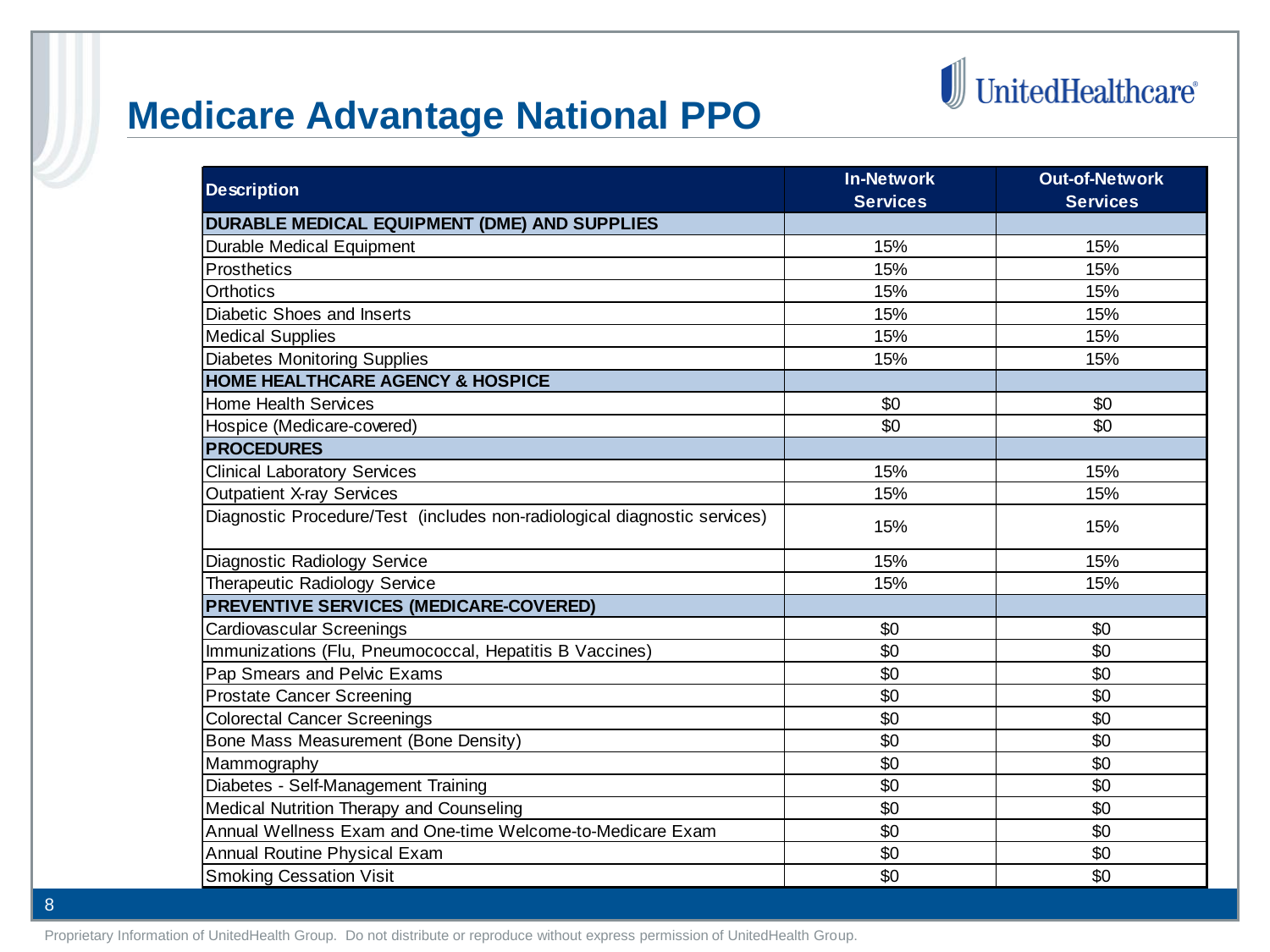

### **Medicare Advantage National PPO**

| <b>Description</b>                                                   | <b>In-Network</b>        | <b>Out-of-Network</b> |  |
|----------------------------------------------------------------------|--------------------------|-----------------------|--|
|                                                                      | <b>Services</b>          | <b>Services</b>       |  |
| <b>PREVENTIVE SERVICES (MEDICARE-COVERED)</b>                        |                          |                       |  |
| Abdominal Aortic Aneurysm (AAA) Screenings                           | \$0                      | \$0                   |  |
| Diabetes Screening                                                   | \$0                      | \$0                   |  |
| <b>HIV Screening</b>                                                 | \$0                      | \$0                   |  |
| Screening and Behavioral Counseling Interventions in Primary Care to | \$0                      | \$0                   |  |
| <b>Reduce Alcohol Misuse</b>                                         |                          |                       |  |
| Screening for Depression in Adults                                   | \$0                      | \$0                   |  |
| Screening for Sexually Transmitted Infections                        | \$0                      | \$0                   |  |
| High Intensity Behavioral Counseling to Prevents STIs and Intensive  | \$0                      | \$0                   |  |
| Behavioral Therapy for Cardiovascular Disease                        |                          |                       |  |
| Screening and Counseling for Obesity                                 | \$0                      | \$0                   |  |
| <b>ADDITIONAL BENEFITS/PROGRAMS (Non Medicare-covered)</b>           |                          |                       |  |
| Routine Podiatry (Non Medicare-covered)                              | \$15                     | \$15                  |  |
| Routine Podiatry - Number of visits per year                         | 6                        | 6                     |  |
| Routine Eye Exam Refraction - every 12 months                        | \$15                     | \$15                  |  |
| Eyeglasses allowance                                                 | \$70                     |                       |  |
| Contact Lenses allowance                                             |                          | \$105                 |  |
| Eyewear period in months                                             | every 24 months          |                       |  |
| Routine Hearing Exam for Hearing Aids - every 12 months              | \$0                      | \$0                   |  |
| Hearing Aid Allowance - includes Digital Hearing Aids                | \$500                    |                       |  |
| Benefit per ear or combined                                          | Combined                 |                       |  |
| # of Hearing Aids                                                    | Unlimited                |                       |  |
| Hearing Aid period in months                                         | 36                       |                       |  |
| <b>WELLNESS/CLINICAL PROGRAMS</b>                                    |                          |                       |  |
| <b>Fitness</b>                                                       | <b>SilverSneakers</b>    | Not Included          |  |
| Caregiver                                                            | Included                 | Not Included          |  |
| <b>NurseLine</b>                                                     | Included                 | Not Included          |  |
| <b>Treatment Decision Support</b>                                    | Not Included<br>Included |                       |  |
| <b>Access Support</b>                                                | Included<br>Not Included |                       |  |
| Disease Management - Chronic Heart Failure (CHF)                     | Included<br>Not Included |                       |  |
| Disease Management - Coronary Artery Disease (CAD)/Diabetes          | Included<br>Not Included |                       |  |
| Disease Management - End Stage Renal Disease (ESRD)                  | Included<br>Not Included |                       |  |
| Group Retiree Case Management                                        | Included                 | Not Included          |  |
| Advanced Illness Care Management                                     | Included                 | Not Included          |  |
| Hi Health Discount Program                                           | Included                 | Not Included          |  |

Proprietary Information of UnitedHealth Group. Do not distribute or reproduce without express permission of UnitedHealth Group.

9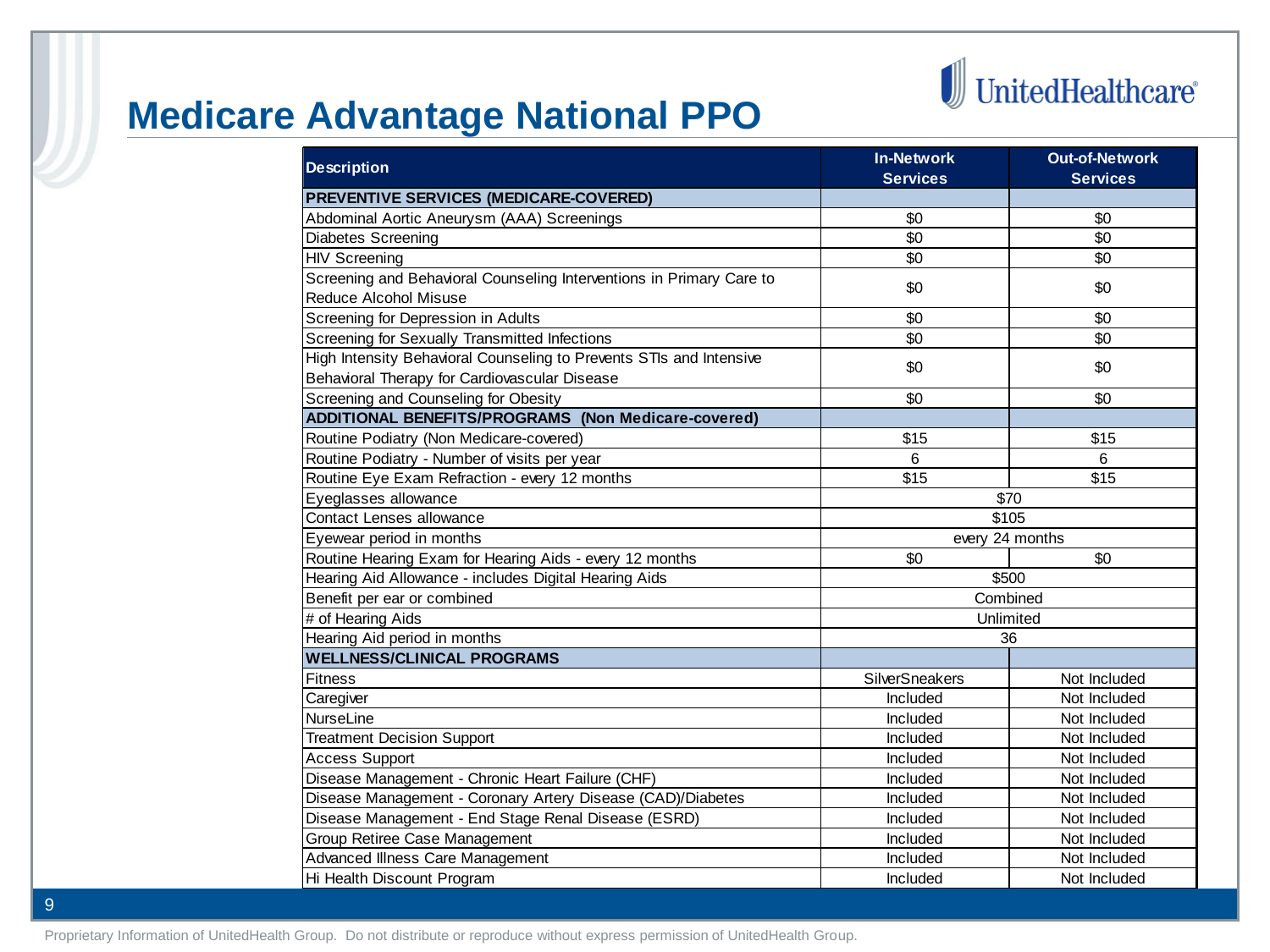

### **Medicare Advantage National PPO**

| <b>Outpatient Prescription Drug Coverage</b>                         |                    |
|----------------------------------------------------------------------|--------------------|
| Prescription Drug Plan                                               | <b>Custom Plan</b> |
| Part D Gap Coverage                                                  | Full Gap Coverage  |
| Formulary                                                            | Standard G13       |
| Bonus Drug List                                                      | Standard List U    |
| Formulary Edits (step therapy, quantity limits, prior authorization) | Standard: Edits On |
| <b>Rx Deductible</b>                                                 | \$50.00            |
| Part D Retail Copay (up to a 31 day supply)                          |                    |
| Tier 1: Preferred Generic                                            | \$10.00            |
| (Most generic drugs)                                                 |                    |
| Tier 2: Preferred Brand                                              |                    |
| (Many common brand name drugs, called preferred brands and some      | \$20.00            |
| higher-cost generic drugs)                                           |                    |
| Tier 3: Non-Preferred Brand                                          | \$35.00            |
| (Non-preferred generic and non-preferred brand name drugs)           |                    |
| Tier 4: Specialty Tier                                               | \$35.00            |
| (Unique and/or very high-cost drugs)                                 |                    |
| Part D Preferred Mail Order Copay (up to a 90 day supply)            |                    |
| Tier 1: Preferred Generic                                            | \$20.00            |
| (Most generic drugs)                                                 |                    |
| Tier 2: Preferred Brand                                              |                    |
| (Many common brand name drugs, called preferred brands and some      | \$40.00            |
| higher-cost generic drugs)                                           |                    |
| Tier 3: Non-Preferred Brand                                          | \$70.00            |
| (Non-preferred generic and non-preferred brand name drugs)           |                    |
| Tier 4: Specialty Tier                                               | \$70.00            |
| (Unique and/or very high-cost drugs)                                 |                    |
| Initial Coverage Limit                                               | \$2,970.00         |
| <b>TrOOP Threshold</b>                                               | \$4,750.00         |
| Catastrophic Coverage over TrOOP (greater amount of)                 | <b>CMS Value</b>   |
| Copay for generics                                                   | \$2.65             |
| Copay for all other drugs                                            | \$6.60             |
| <b>OR</b> Coinsurance                                                | 5.00%              |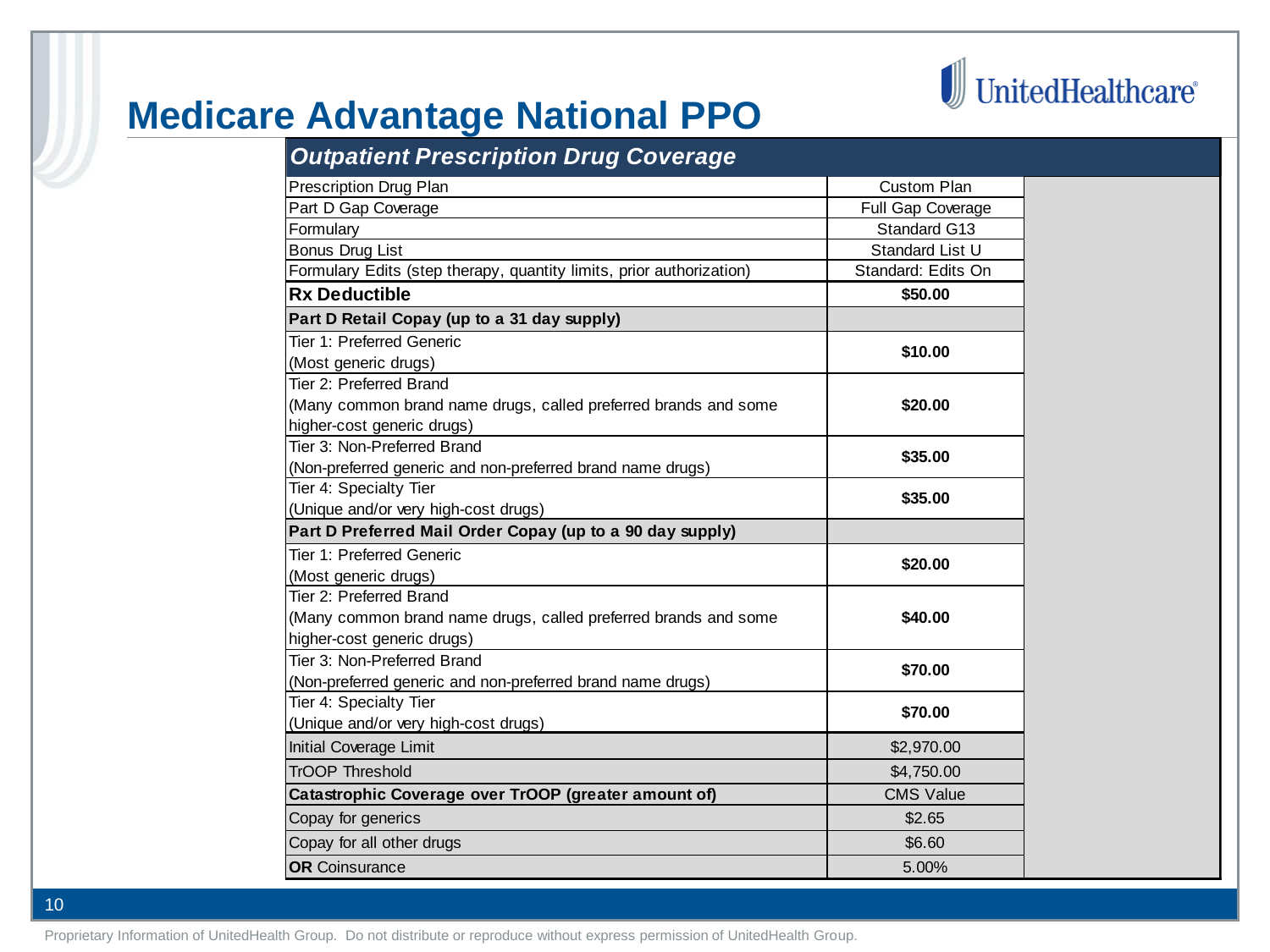### **We are here for your retirees, every step of the way**

# I UnitedHealthcare®



We continuously monitor your retiree population for opportunities to engage your retirees in the right clinical programs to improve their health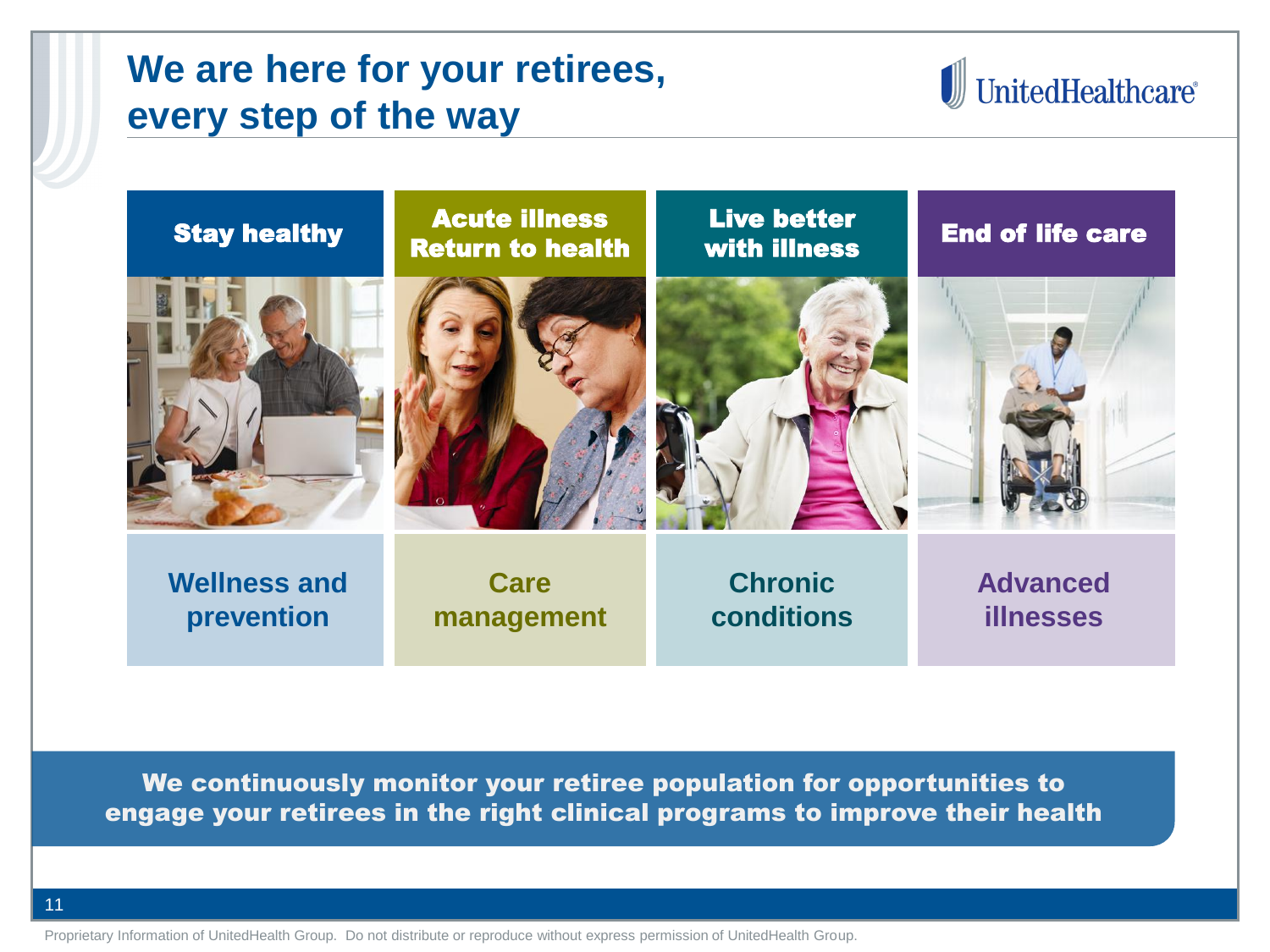# **Helping manage retiree health with value-added programs and services**



Stay healthy Stay Return to health Stay Alliess and Stay health and of life **Prevention and Wellness Programs Utilization Management Programs Disease Management Programs Group Retiree Case Management Programs Advanced Illness Program** • HouseCalls • Health Risk Assessment • Preventive Care Reminders/Member Rewards Program • 24/7 Nurseline • Treatment Decision and Access Support • SilverSneakers® • Solutions For **Caregivers** • hi HealthInnovations hearing aid discounts • Members Without Visits • Health A-Z portal\* • OptumizeMe • Health Allies\* • QuitPower®\* • Emergency Decision Support\* • Customized Wellness Programs\* • Clinical Intake: Inpatient/ Outpatient **Services** • Post-Acute Transition Secondary Level of Care • MedAssist • Medication Therapy Management (MTM) • Congestive Heart Failure (CHF) • Coronary Artery Disease CAD/Diabetes • End Stage Renal Disease ESRD • Transplant Resources and Care Management • Specialized Quality Provider Networks • Chronic Obstructive Pulmonary Disease (COPD)\* • Cancer Support\* • High Risk Case Management • HouseCalls for members at risk • Case Management for those with life-limiting illnesses including referrals to hospice and palliative care. \*Terms and conditions apply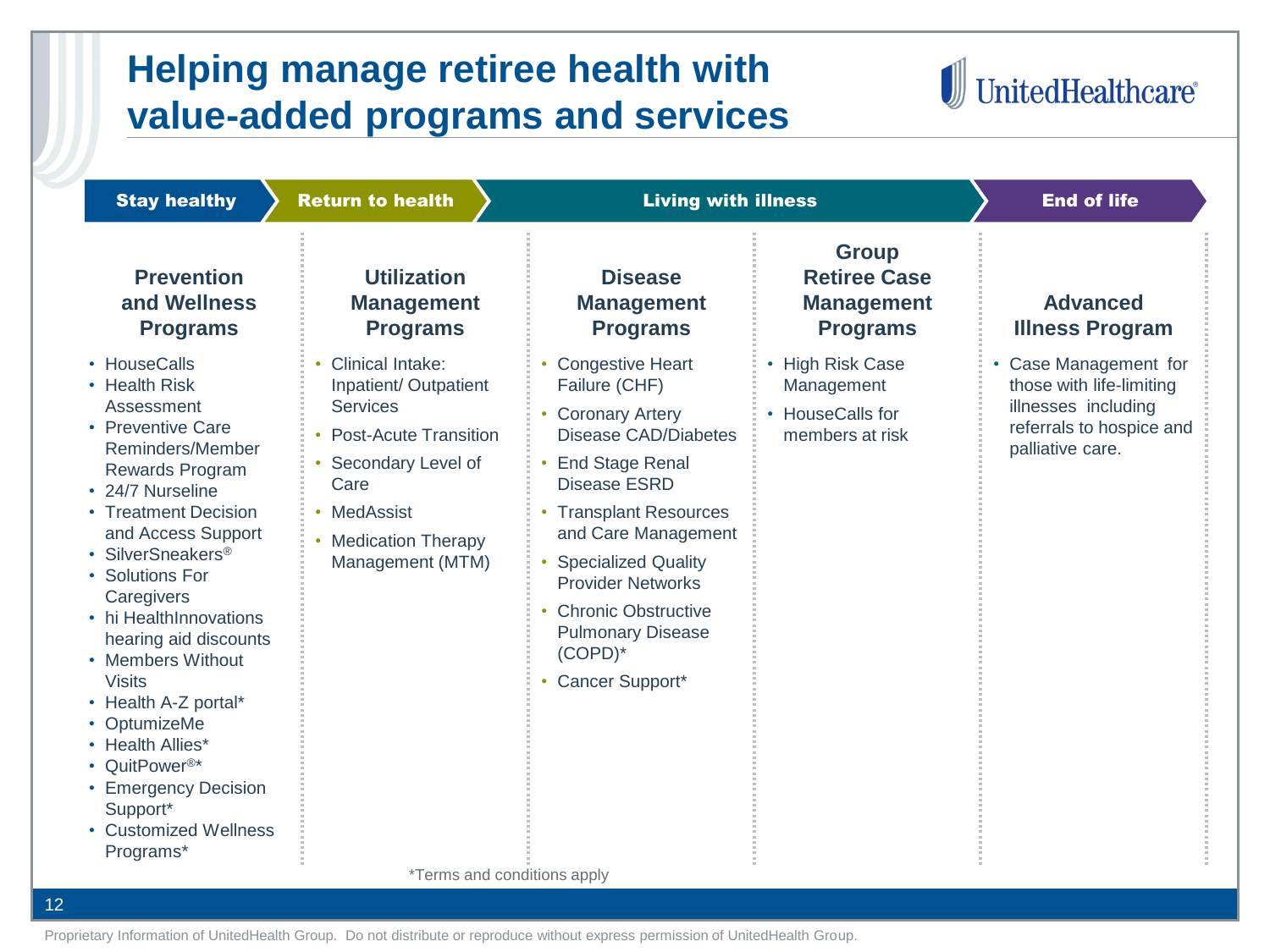#### **Ensuring retirees the right care at the I** UnitedHealthcare® **right place at the right time** UnitedHealthcare Medicare Advantage Utilization vs. Medicare Fee-For-Service Office visits Office visits Inpatient acute **Outpatient** ER visits admissions Re-admissions (PCP) (Specialists) **Observations** -27% -19% -30% +5% -9% +29% **Medicare Fee-For-Service** Hospital admissions and ! re-admissions are the largest drivers of avoidable costs UnitedHealthcare MA = 2011 CY cost and utilization based on claims Medicare FFS = 2012 CMS 5% sample experience data trended and risk adjusted to 2011

Proprietary Information of UnitedHealth Group. Do not distribute or reproduce without express permission of UnitedHealth Group.

13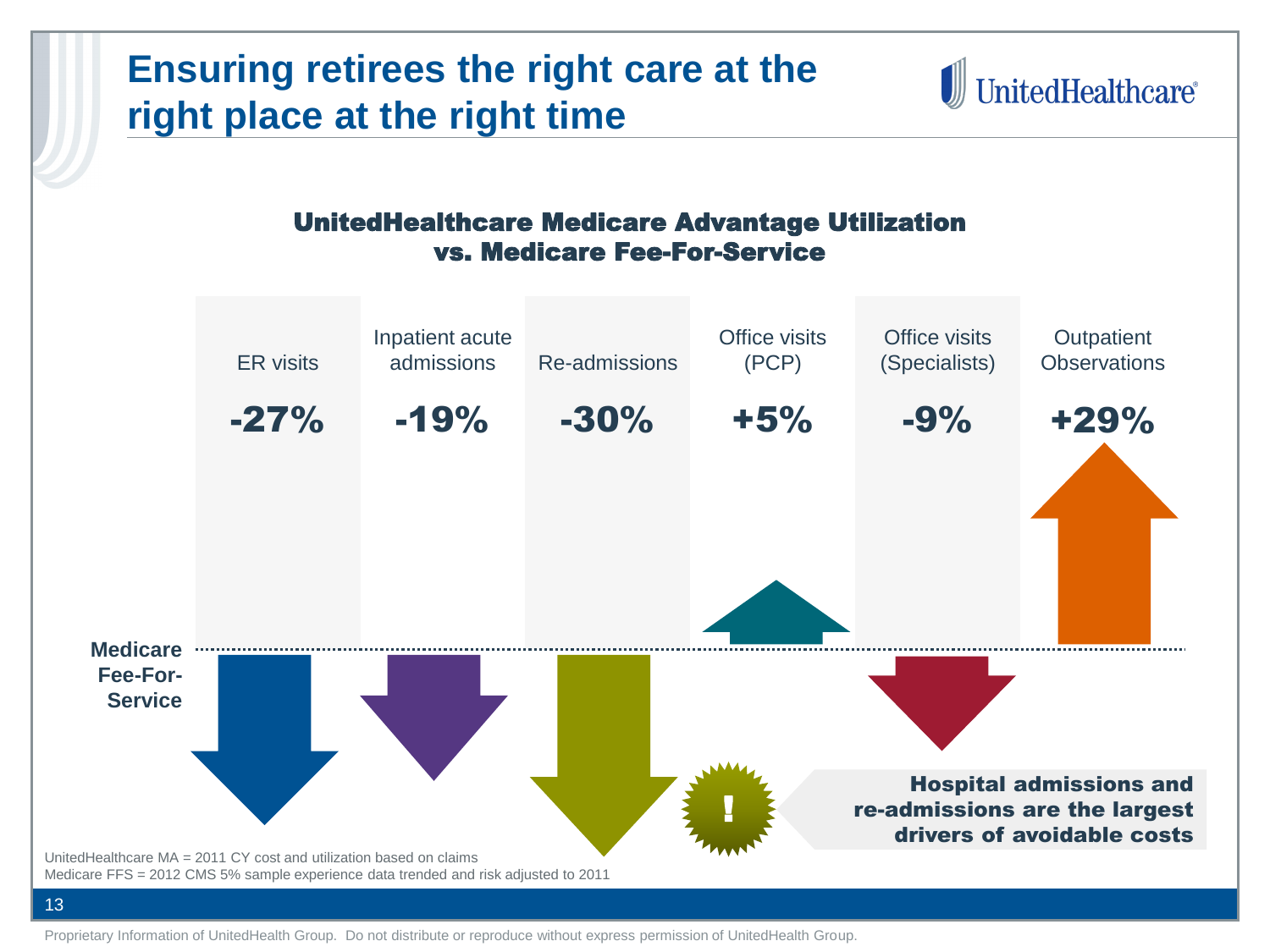*hi HealthInnovations™ Hearing Program* 



#### **Savings Example based on Comparable Hearing Aids**

 **Savings for retirees** *without* **a hearing aid allowance** 

|                                     | <b>Retail Pricing</b> | hi HealthInnovations |
|-------------------------------------|-----------------------|----------------------|
| Price for a pair of hearing devices | $$7,000 - $8000$      | $$958 - $1,358$      |
| Employer or health plan allowance   | N/A                   | N/A                  |
| Retiree out-of-pocket               | $$7,000 - $8000$      | $$958 - $1,358$      |

**With** *hi HealthInnovations retiree saves \$6,000+*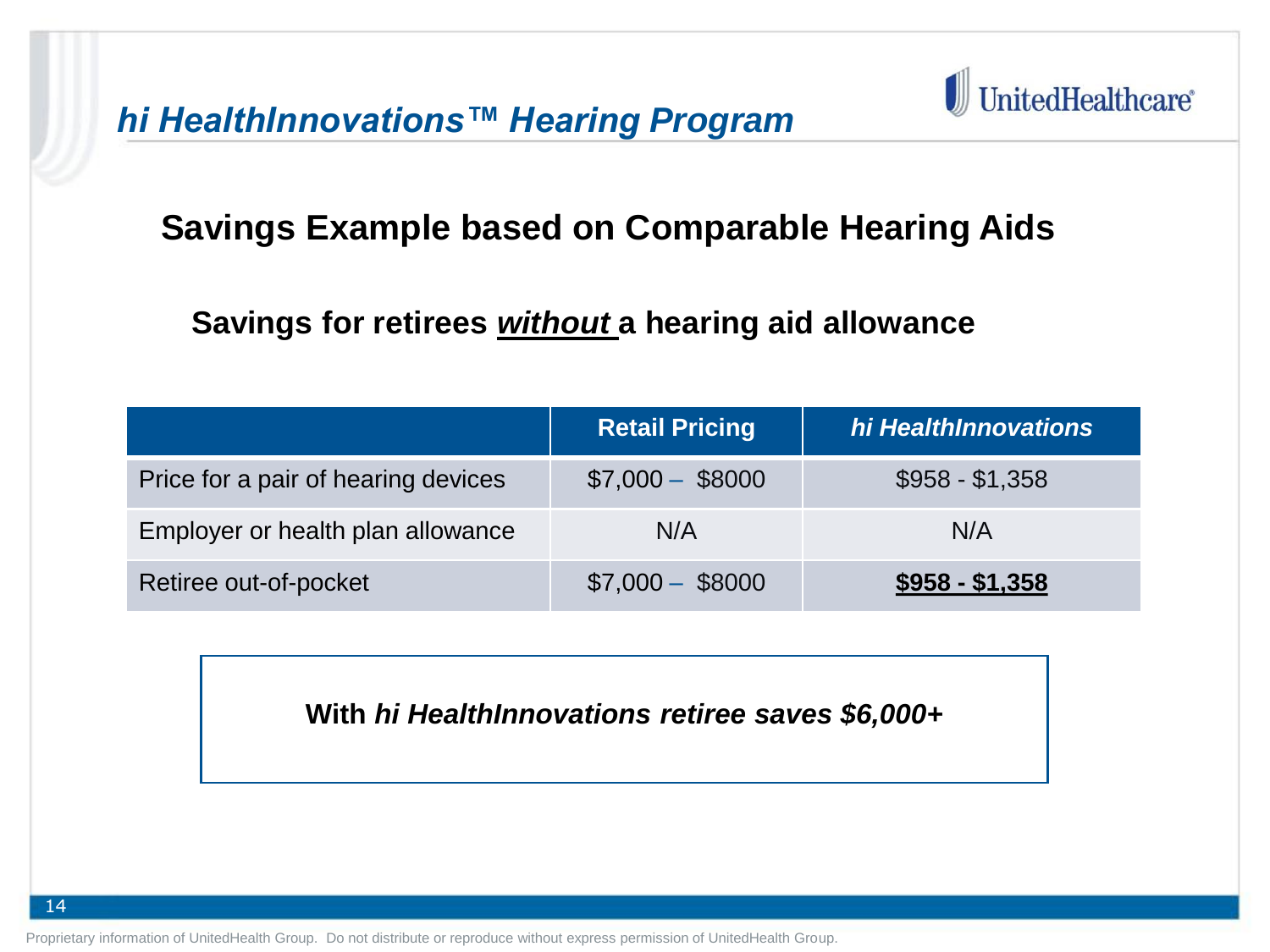### **Solutions for Caregivers**

# UnitedHealthcare®

#### **Guidance, support and affirmation of caregivers as they cope with challenging health and care decisions**

- **Provides help to alleviate the financial and emotional costs of care giving**
- No program cost
- Not available in the open market
- 44+ million Americans care for a spouse, parent, relative, or friend
- Caregivers have higher rates of stress, cholesterol, depression, etc.

### **Solutions for Caregivers provides:**

- Phone access to a Care Specialist who can provide caregiver coaching
- On-site assessment of care needs resulting in a personalized care plan
- Connections to local professionals, including home health aides, nurses, lawyers and financial advisors
- Support to help caregivers maintain their own health and avoid burnout

Sources:

- <sup>1</sup>AARP: Valuing the Invaluable, A new look at the Economic Value of Family Caregiving (June 2007)
- <sup>2</sup> MetLife Study: Working Caregivers and Employer Health Care Costs (February 2010)

15